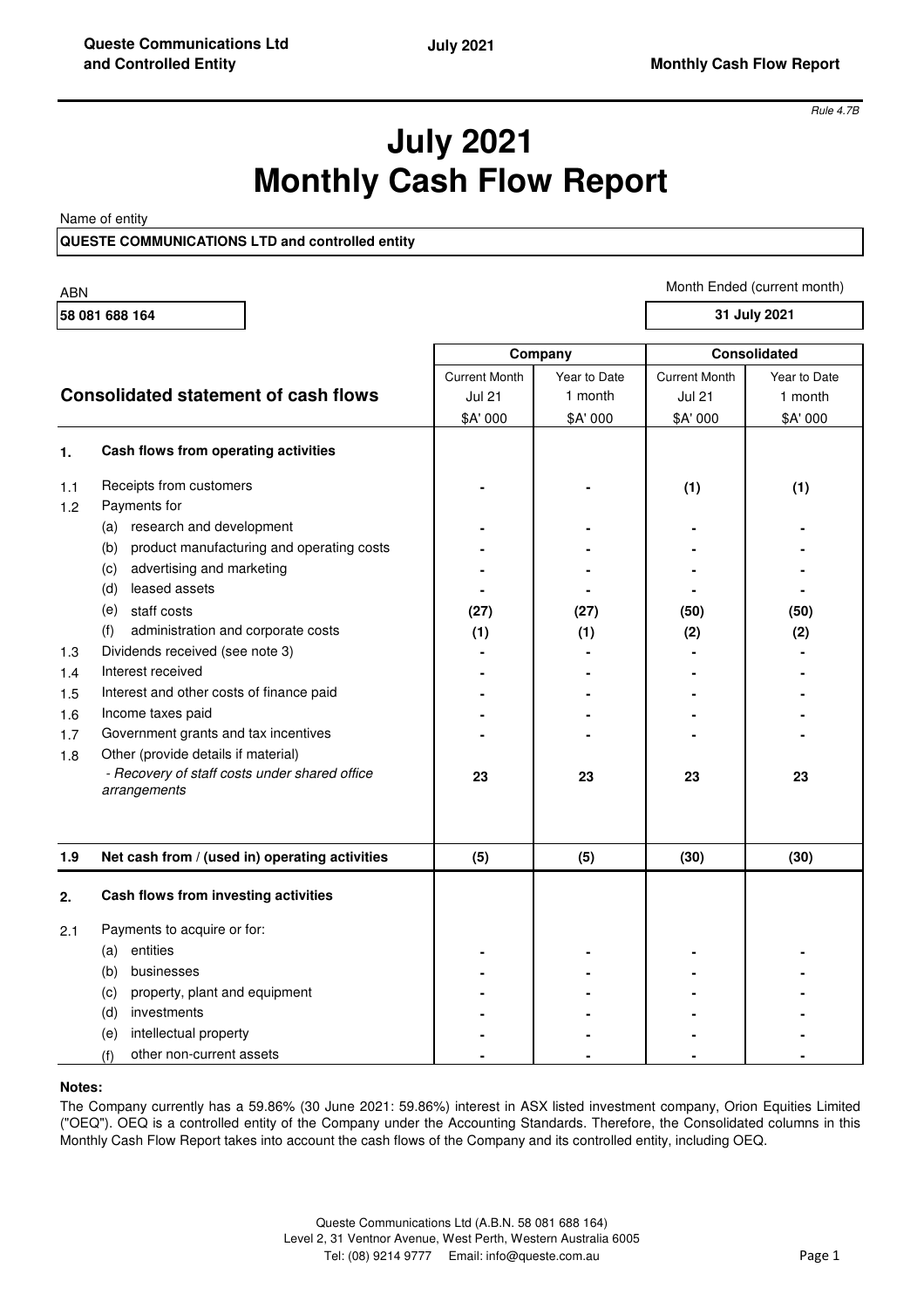|      |                                                                                      | Company              |              | <b>Consolidated</b>  |              |
|------|--------------------------------------------------------------------------------------|----------------------|--------------|----------------------|--------------|
|      |                                                                                      | <b>Current Month</b> | Year to Date | <b>Current Month</b> | Year to Date |
|      | <b>Consolidated statement of cash flows</b>                                          | <b>Jul 21</b>        | 1 month      | <b>Jul 21</b>        | 1 month      |
|      |                                                                                      | \$A' 000             | \$A' 000     | \$A' 000             | \$A' 000     |
|      |                                                                                      |                      |              |                      |              |
| 2.   | Cash flows from investing activities (continued)                                     |                      |              |                      |              |
| 2.2  | Proceeds from the disposal of:                                                       |                      |              |                      |              |
|      | entities<br>(a)                                                                      |                      |              |                      |              |
|      | businesses<br>(b)                                                                    |                      |              |                      |              |
|      | property, plant and equipment<br>(c)                                                 |                      |              |                      |              |
|      | investments<br>(d)                                                                   |                      |              |                      |              |
|      | intellectual property<br>(e)                                                         |                      |              |                      |              |
|      | other non-current assets<br>(f)                                                      |                      |              |                      |              |
| 2.3  | Cash flows from loans to other entities                                              |                      |              |                      |              |
| 2.4  | Dividends received (see note 3)                                                      |                      |              |                      |              |
| 2.5  | Other (provide details if material)                                                  |                      |              |                      |              |
|      |                                                                                      |                      |              |                      |              |
| 2.6  | Net cash from / (used in) investing activities                                       |                      |              |                      |              |
| 3.   | Cash flows from financing activities                                                 |                      |              |                      |              |
| 3.1  | Proceeds from issues of equity securities (excluding<br>convertible debt securities) |                      |              |                      |              |
| 3.2  | Proceeds from issue of convertible debt securities                                   |                      |              |                      |              |
| 3.3  | Proceeds from exercise of options                                                    |                      |              |                      |              |
| 3.4  | Transaction costs related to issues of equity                                        |                      |              |                      |              |
|      | securities or convertible debt securities                                            |                      |              |                      |              |
| 3.5  | Proceeds from borrowings                                                             |                      |              |                      |              |
| 3.6  | Repayment of borrowings                                                              | (1)                  | (1)          |                      |              |
| 3.7  | Transaction costs related to loans and borrowings                                    |                      |              |                      |              |
| 3.8  | Dividends paid                                                                       |                      |              |                      |              |
| 3.9  | Other (provide details if material)                                                  |                      |              |                      |              |
|      |                                                                                      |                      |              |                      |              |
| 3.10 | Net cash from / (used in) financing activities                                       | (1)                  | (1)          | $\blacksquare$       | ۰            |
| 4.   | Net increase / (decrease) in cash and cash<br>equivalents for the period             |                      |              |                      |              |
| 4.1  | Cash and cash equivalents at beginning of period                                     | 15                   | 15           | 211                  | 211          |
| 4.2  | Net cash from/(used in) operating activities                                         | (5)                  | (5)          | (30)                 | (30)         |
|      | (item 1.9 above)                                                                     |                      |              |                      |              |
| 4.3  | Net cash from/(used in) investing activities                                         |                      |              |                      |              |
|      | (item 2.6 above)                                                                     |                      |              |                      |              |
| 4.4  | Net cash from/(used in) financing activities<br>(item 3.10 above)                    | (1)                  | (1)          |                      |              |
| 4.5  | Effect of movement in exchange rates on cash held                                    |                      |              |                      |              |
| 4.6  | Cash and cash equivalents at end of period                                           | 9                    | 9            | 181                  | 181          |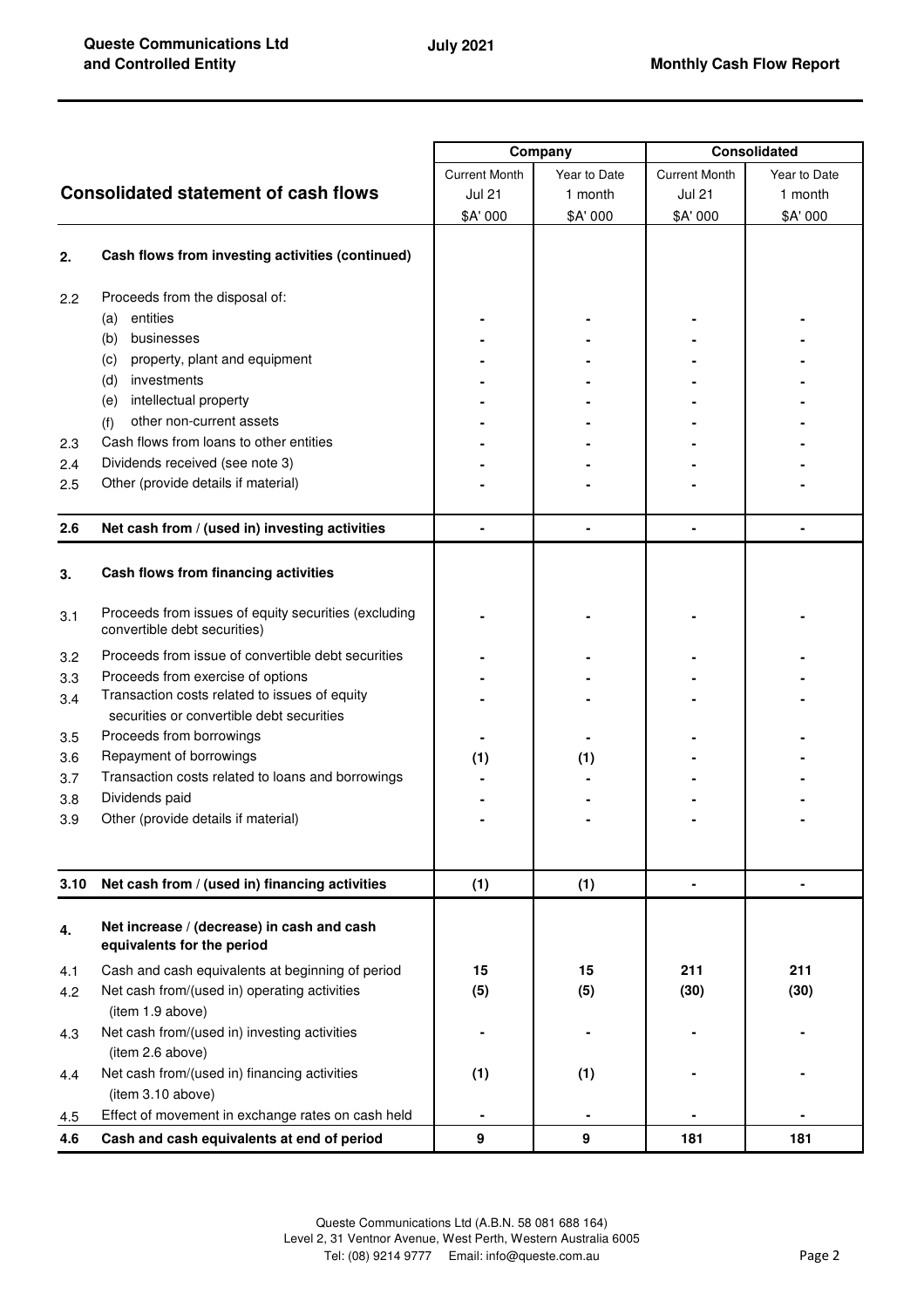| 5.            | Reconciliation of cash and cash equivalents<br>at the end of the month (as shown in the consolidated<br>statement of cash flows) to the related items in the<br>accounts | Company  |          | <b>Consolidated</b> |          |
|---------------|--------------------------------------------------------------------------------------------------------------------------------------------------------------------------|----------|----------|---------------------|----------|
|               |                                                                                                                                                                          | Current  | Previous | Current             | Previous |
|               |                                                                                                                                                                          | Month    | Month    | Month               | Month    |
|               |                                                                                                                                                                          | \$A' 000 | \$A' 000 | \$A' 000            | \$A' 000 |
|               |                                                                                                                                                                          |          |          |                     |          |
| 5.1           | Bank balances                                                                                                                                                            | 9        | 15       | 181                 | 211      |
| 5.2           | Call deposits                                                                                                                                                            |          |          |                     |          |
| 5.3           | <b>Bank overdrafts</b>                                                                                                                                                   |          |          |                     |          |
| 5.4           | Other (provide details)                                                                                                                                                  |          |          |                     |          |
| $5.5^{\circ}$ | Cash and cash equivalents at end of month<br>(should equal item 4.6 above)                                                                                               | 9        | 15       | 181                 | 211      |

| 6.  | Payments to related parties of the entity and their associates                          | <b>Current Month</b><br>\$A' 000 |
|-----|-----------------------------------------------------------------------------------------|----------------------------------|
| 6.1 | Aggregate amount of payments to related parties and their associates included in item 1 | (23)                             |
| 6.2 | Aggregate amount of payments to related parties and their associates included in item 2 |                                  |

*Note: if any amounts are shown in items 6.1 or 6.2, your quarterly activity report must include a description of, and an explanation for, such payments.*

| 7.  | <b>Financing facilities available</b><br>Add notes as necessary for an understanding of<br>the position | <b>Total facility amount</b><br>at month end<br>\$A' 000 | Amount drawn<br>at month end<br>\$A' 000 |  |
|-----|---------------------------------------------------------------------------------------------------------|----------------------------------------------------------|------------------------------------------|--|
|     |                                                                                                         |                                                          |                                          |  |
| 7.1 | Loan facilities                                                                                         | 200                                                      | 42                                       |  |
| 7.2 | Credit standby arrangements                                                                             |                                                          |                                          |  |
| 7.3 | Other (please specify)                                                                                  |                                                          |                                          |  |
| 7.4 | <b>Total financing facilities</b>                                                                       | 200                                                      | 42                                       |  |

# **7.5 Unused financing facilities available at month end**

**158** 

7.6 Include in the box below a description of each facility above, including the lender, interest rate, maturity date and whether it is secured or unsecured. If any additional financing facilities have been entered into or are proposed to be entered into after month end, include a note providing details of those facilities as well.

Note: OEQ and QUE have entered into a Loan Agreement for OEQ to advance up to \$200,000 to QUE. The loan is unsecured and matures on 31 December 2021 and accrues interest at 10% pa in respect of the first \$150,000 advanced, and 7.5% pa in respect of \$50,000 advanced thereafter.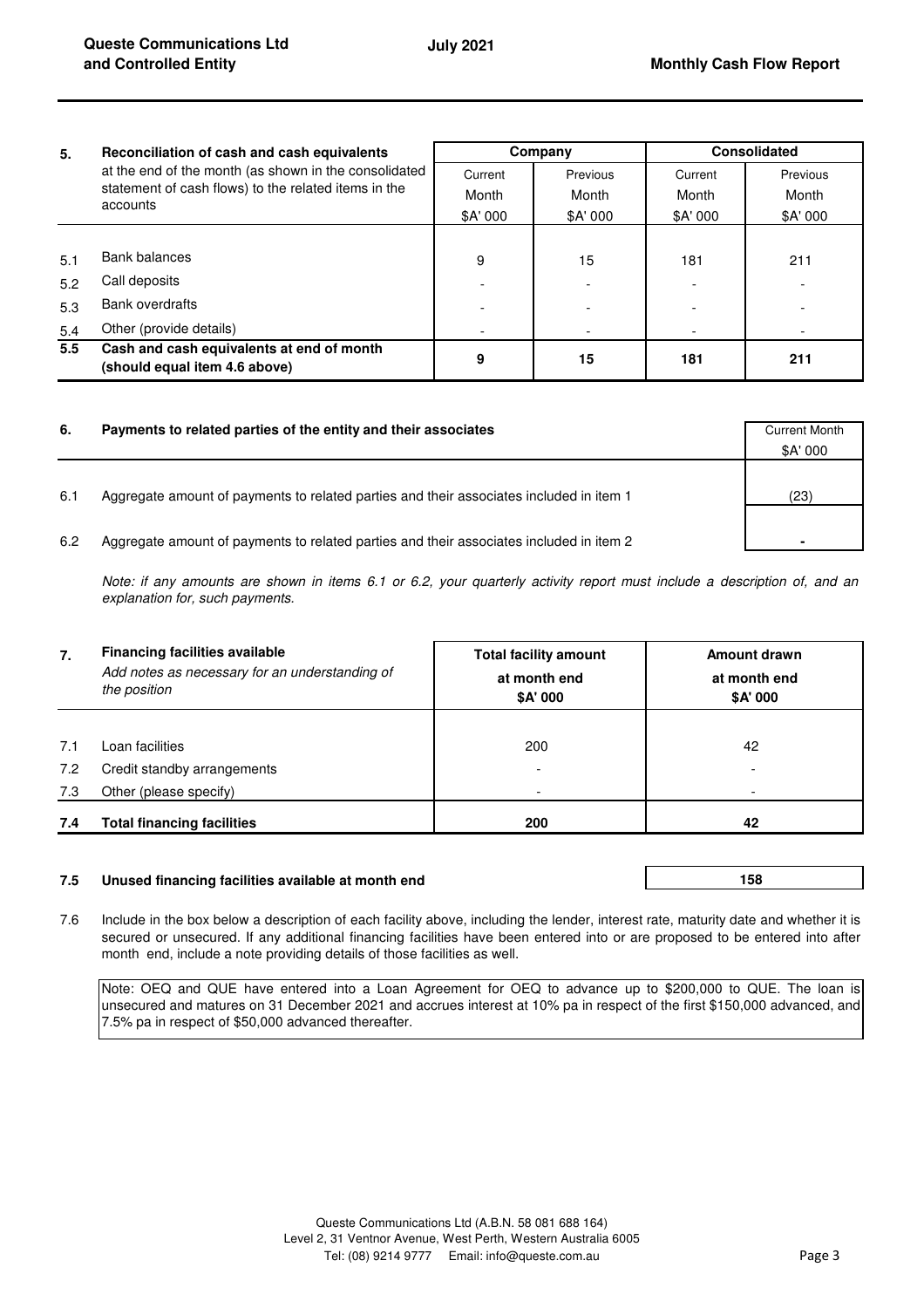| 8.  | Estimated cash available for future operating activities             | Company  | <b>Consolidated</b> |
|-----|----------------------------------------------------------------------|----------|---------------------|
|     |                                                                      | \$A' 000 | \$A' 000            |
| 8.1 | Net cash from / (used in) operating activities (item 1.9)            | (5)      | (30)                |
| 8.2 | Cash and cash equivalents at month end (item 4.6)                    | 9        | 181                 |
| 8.3 | Unused finance facilities available at month end (item 7.5)          | 158      |                     |
| 8.4 | Total available funding (item $8.2 +$ item $8.3$ )                   | 167      | 181                 |
|     |                                                                      |          |                     |
| 8.5 | Estimated months of funding available (item 8.4 divided by item 8.1) | 33       | 6                   |

*Note: if the entity has reported positive net operating cash flows in item 1.9, answer item 8.5 as "N/A". Otherwise, a figure for the estimated quarters of funding available must be included in item 8.5.*

8.6 If item 8.5 is less than 6 months, please provide answers to the following questions:

8.6.1. Does the entity expect that it will continue to have the current level of net operating cash flows for the time being and, if not, why not?

Not applicable

8.6.2. Has the entity taken any steps, or does it propose to take any steps, to raise further cash to fund its operations and, if so, what are those steps and how likely does it believe that they will be successful?

Not applicable

8.6.3. Does the entity expect to be able to continue its operations and to meet its business objectives and, if so, on what basis?

Not applicable

*Note: where item 8.5 is less than 2 quarters, all of questions 8.6.1, 8.6.2 and 8.6.3 above must be answered*

# **Compliance statement**

- 1. This statement has been prepared in accordance with accounting standards and policies which comply with Listing Rule 19.11A.
- 2. This statement gives a true and fair view of the matters disclosed.

#### **Authorised by**

#### **10 August 2021**

## **Victor Ho**

## **Executive Director & Company Secretary**

| The <b>Company</b> currently holds the following listed share investments: |           | 31-Jul-21  |                |              |
|----------------------------------------------------------------------------|-----------|------------|----------------|--------------|
|                                                                            | No Shares | % Interest | Last Bid Price | Market Value |
| Shares in Orion Equities Limited (OEQ)                                     | 9.367.653 | 59.9%      | \$0.390        | \$3,653,385  |
| Shares in Bentley Capital Limited (BEL)                                    | 1.225.752 | 1.6 $%$    | \$0.115        | \$140.961    |
|                                                                            |           |            |                | \$3,794,346  |

The above investments are regarded as liquid assets to supplement the Company's cash reserves.